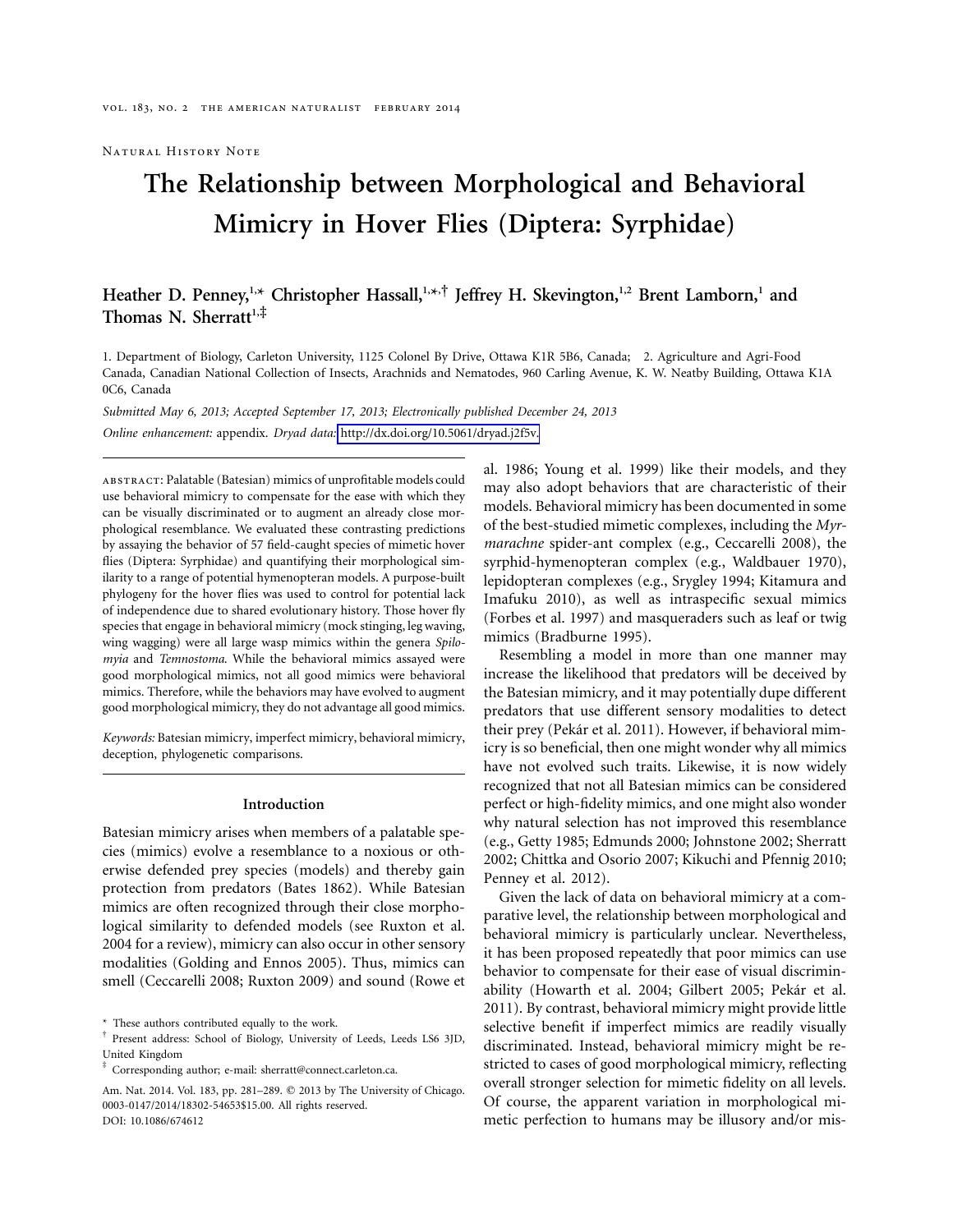leading if the potential predators of mimics and humans discriminate mimics from models in different ways (Cuthill and Bennett 1993). So, a third possibility is that there is no relationship between human based indices of morphological mimicry and behavioral mimicry. Conversely, if the propensity to engage in behavioral mimicry was in some way associated with the perfection of morphological mimicry as judged by humans, then this would suggest that the human-based categorization of mimetic fidelity carries wider significance to predators in general and is not simply a reflection of human perception, as this "eye of the beholder" hypothesis implies (e.g., see Cuthill and Bennett 1993).

In this study, we set out to test for an association between the indices of behavioral and morphological mimicry in hover flies (Diptera: Syrphidae), a group well known for both phenomena. In the syrphid-hymenopteran mimicry system, behavioral mimicry takes a number of different forms, which may in part be model dependent. At its simplest, behavioral mimicry can arise through the adoption of diurnal activity patterns that serve to increase the likelihood of mimics and models co-occurring (Howarth et al. 2004). However, mimicry can also involve actively simulating aspects of a model's behavior or morphology. For example, Golding et al. (2001) reported that the hover fly mimic *Eristalis tenax* resembled its honeybee model in flight behavior. Moreover, wasp-mimicking hover flies have been observed to push the tip of their abdomens into the holder when grasped, a behavior that has been interpreted as an attempt to emulate a stinging insect (Waldbauer 1996). In addition, wasp-mimicking hover flies have been observed to fold their two wings and wag them in a manner similar to a four-winged hymenopteran and to wave their legs in front of their heads. This latter behavior seemingly enhances the resemblance of the fly to their hymenopteran models that have longer antennae (Waldbauer 1970), a feature now formally recognized to be important to birds when discriminating wasps from flies (Bain et al. 2007). Finally, it has been argued that hover flies sound like stinging Hymenoptera when attacked (e.g., Gaul 1952), although the evidence in both bee and wasp mimics is weak at best (Rashed et al. 2009).

The primary aim of this study was to provide a comparative test for an association between morphological and behavioral mimicry in one of the groups best known for it, using current available phylogenies to control for potential lack of independence due to shared evolutionary history. We then provide a more nuanced analysis of the distributions of behavioral and morphological mimicry in hover flies, including an assessment of the role of model type in mediating this relationship.

# **Methods**

# *Field Work*

Hover flies were captured as adults throughout the flying season (April to September) in 2010 between 9 a.m. and 4 p.m. local time in Ontario (ON) and Quebec (QC), Canada. Our collection sites were Fletcher Wildlife Garden, Ottawa, ON (45°23'08"N, 75°42'15"W); Uxbridge, ON (44°14'30"N, 79°10'41"W); Queens Biological Field Station, Chaffey's Locks, ON (44°34'22"N, 76°20'05"W); Gatineau Park, Gatineau, QC (45°30'31"N, 75°48'59"W); and Mont Rigaud, Rigaud, QC (45°27'06"N, 74°19'33"W). To allow a wide comparison, a broad mixture of (morphologically) mimetic (including honeybee mimics, bumblebee mimics, and wasp mimics) and nonmimetic hover fly species were caught and tested, noting the presence or absence of key behaviors. For consistency, only behavioral data from captured flies were included in our comparative analysis, although the behavioral responses were so readily elicited that they were often evident in specimens both before and after capture.

On capture, specimens were placed in small, clear plastic vials and kept until they were evaluated (within 10 min on days above 30°C, but within 2 h maximum on cooler days). On testing, each fly was placed in a mesh cage  $(30 \text{ cm} \times 30 \text{ cm} \times 30 \text{ cm})$ , and was allowed 5 min to settle. After this period, no qualitative differences were evident between our field- and cage-observed behaviors. Following acclimation, the hover flies were assayed by first presenting them with a simulated avian predator (a single stuffed blue jay head—*Cyanocitta cristata*), although often passing a shadow over the flies would produce the same response. Specimens were then prodded with the beak of the jay up to five times (with a few seconds delay between prods), and all behaviors of the fly (both incidental and those that arose as direct response to the stimulus) were recorded.

The behavioral responses of the flies were classified as follows. A "mock sting" was defined as the specimen tapping the tip of the abdomen onto the beak or surface of the cage in an aggressive manner. If the fly did not exhibit the mock sting when faced with the avian predator, it was lightly grasped between the thumb and forefinger of a researcher (H. D. Penney in all cases, for consistency) in an attempt to elicit the behavior. "Wing wagging" was defined as holding and wagging the wings in a wasp-like rather than fly-like manner. "Leg waving" was defined as the specimen resting on their mid- and hindlegs and waving their forelegs in front of their head. The leg-waving movement was clearly distinct from a washing movement. When observations were complete, the specimens were killed (using either cyanide or freezing), pinned, and identified. When possible, specimens were identified to species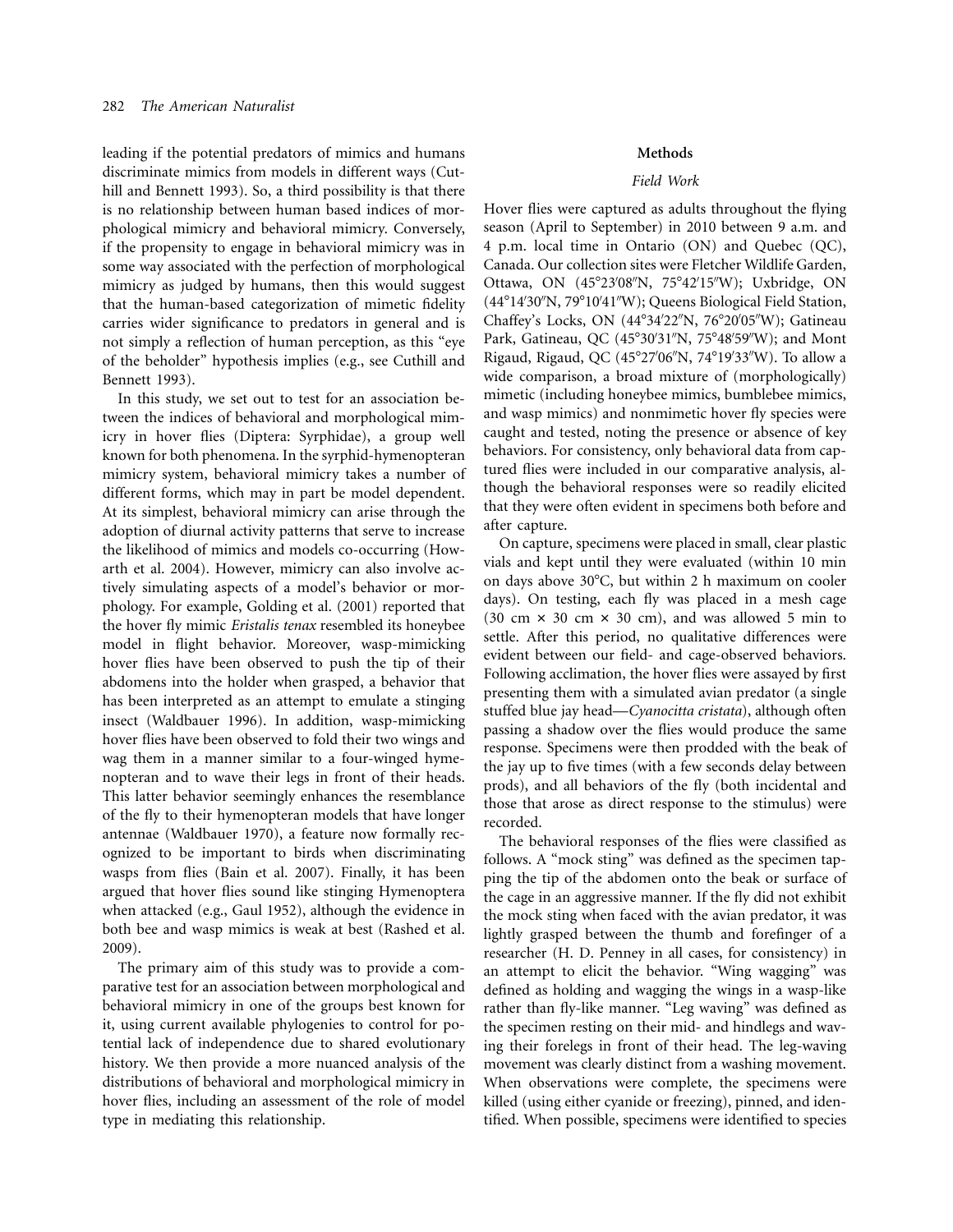level using morphology or, in a few cases, genotyping (in genera such as *Syrphus* and *Sphaerophoria*, identification to species in females is not possible with the current key).

#### *Quantification of Mimetic Similarity*

We obtained estimates of the mimetic fidelity of representatives of 56 of the 57 recognized hover fly species that were behaviorally assayed during the field season to five different potential hymenopteran models (see below). Our approach employed a simple human ranking system that correlates well both with an avian assessment of hover fly mimetic similarity and a multidimensional measure of morphological similarity of hover flies to their hymenopteran models (Penney et al. 2012). While humans and birds have different visual systems, there is no evidence of a widespread ultraviolet component to either wasp or hover fly mimetic patterns (Gilbert 2005), which may explain why quantifications of mimetic similarity by pigeons were broadly consistent when pigeons were presented with naturally lit specimens of hover flies (Green et al. 1999), compared to their projected images (Dittrich et al. 1993).

Those hover fly species assayed in the field that could only be identified to genera were represented by several congeneric species in our similarity assessments, ultimately generating mimetic fidelity estimates for 77 hover fly species. Although we could not reliably use these additional species when testing for an association between behavioral and morphological mimicry, we did use this information in our tests of rater consistency and model-dependent similarities (see below).

Photographs of the dorsal view of three different pinned individuals from each of the 77 hover fly species were taken from specimens stored at the Canadian National Collection of Insects, Arachnids and Nematodes in Ottawa. In addition, three photographs of members of the five separate hymenopteran species that may serve as models of these hover flies were taken: the honeybee *Apis mellifera*, the common wasp *Vespula alascensis*, the buff-tailed bumblebee *Bombus terrestris*, the eastern bumblebee *Bombus impatiens*, and the bald-faced hornet *Dolichovespula maculata* (see fig. A1; figs. A1, A2 available online). All of the photographs were taken using a Canon EO5-50D with a Canon macro lens (100 mm). Illumination was provided by an 80-LED microscope ring light (KD-200).

Estimates of the extent of mimetic fidelity of mimics to models were conducted in three participant blocks with 24 participants in block 1 and 10 participants in blocks 2 and 3 (44 in total). Each block involved projecting a photo of each of the 77 hover fly species (presented in random order) alongside one photo for each of the five models for comparison. The species photos for both models and mimics, and the order of presentation of mimics, were changed

for each block. Human participants were asked to rank each hover fly photograph on a scale of 1 (very poor mimic) to 10 (very good mimic) separately for each of the five potential models shown. To produce a mimetic fidelity score, we first identified the model type to which the potential mimic bore the closest resemblance (based on overall mean score for images of that species). We then noted the extent of mimetic fidelity to that model based on the mean score; our data are available in the Dryad Digital Repository:<http://dx.doi.org/10.5061/dryad.j2f5v> (Penney et al. 2013). It can be extremely challenging to match mimic to model (if a match exists at all; Edmunds 2000) in systems where the phenotypic diversity of mimics and models is exceptionally high (Wilson et al. 2013). Our limitation of five models, albeit with relatively high phenotypic diversity, was therefore out of necessity rather than desire.

# *Comparative Analysis*

The strength of the association between the average mimetic fidelity of a species and whether it engaged in any of our assayed behaviors was first evaluated using logistic regression. However, a group of species may all be good morphological mimics and all may engage in behavioral mimicry, but this commonality may arise from a shared common ancestor rather than as a result of independently driven relationships. We therefore analyzed our results in the context of the likely phylogenetic relationship among species, directly accounting for any lack of statistical independence arising from common ancestry. To do so, we first generated a molecular phylogeny for 55 of the 57 hover fly species tested for behavior using variation at the cytochrome oxidase c subunit I (COI); see Penney et al. (2012). DNA extraction and sequencing were performed in house and at the Canadian Centre for DNA Barcoding (see table A1 [tables A1–A3 available online] for GenBank accession numbers of specimens used to construct the phylogeny). The resultant phylogeny included most major syrphid clades (fig. 1). Reassuringly, all species fell within their prospective genera, and our tree was largely congruent with other published results that used nuclear loci (Skevington and Yeates 2000; Ståhls et al. 2003; Mengual et al. 2008). We then tested for a phylogenetic signal in behavioral mimicry and mimetic fidelity (the highest rating given to each species) by comparing the phylogeny based on COI with a null model in which all branches were equal in a likelihood ratio test (see Hossie et al. 2013 for more details). Finally, to test for an association between mimetic fidelity and behavior while controlling for phylogeny, we fitted Monte Carlo Markov Chain generalized linear models, using phylogenetic covariance matrices derived from the phylogeny described above. Model fitting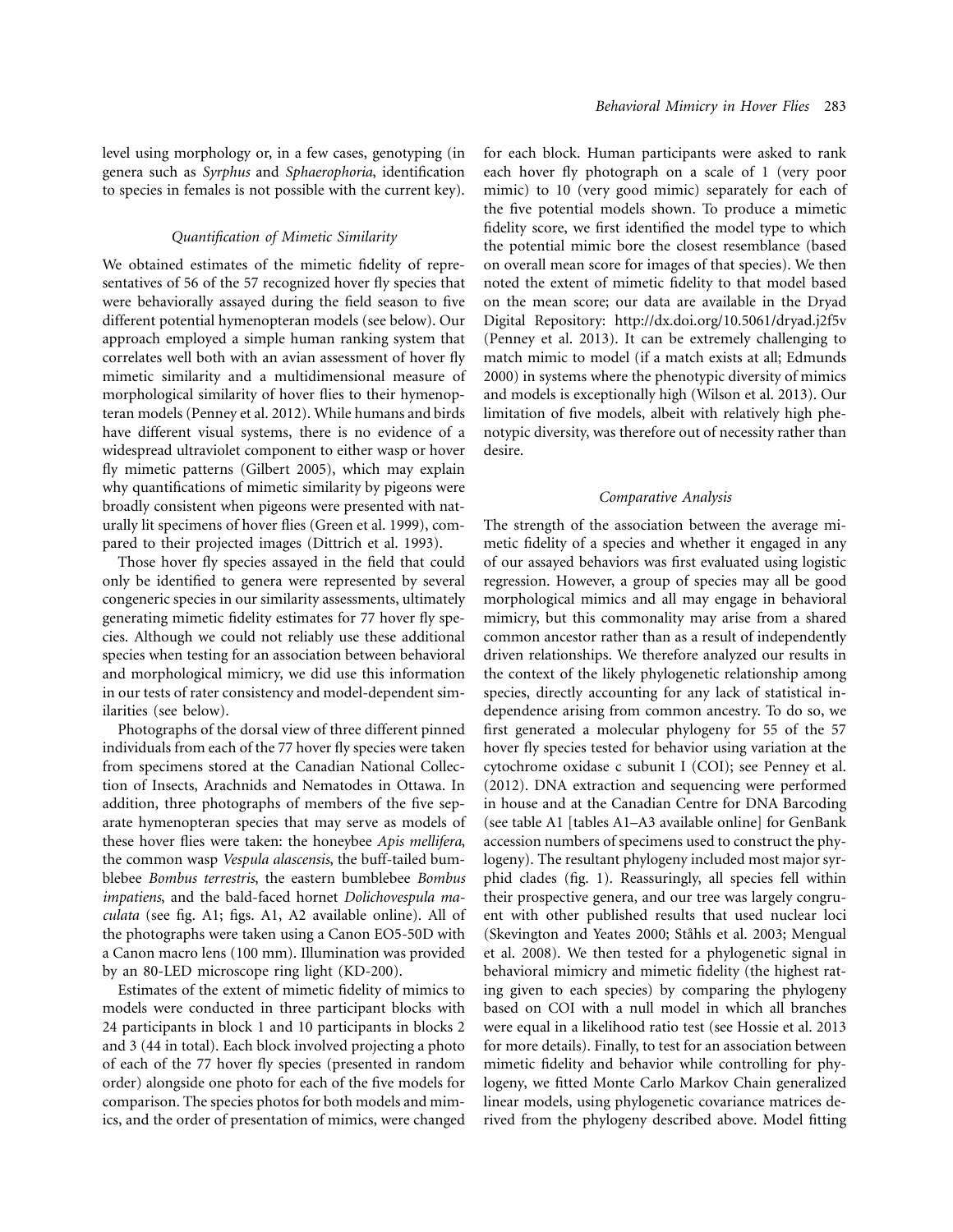

Figure 1: Phylogenetic tree of 55 field-tested hover fly species with behavioral mimics (those that wing wag, leg wave, or mock sting) highlighted in bold within the dotted box. Note that while the tree has been oriented to show behavioral mimics within one box, the genera *Temnostoma* and *Spilomyia* are not sister taxa (e.g., see Ståhls et al. 2003).

was implemented using the MCMCglmm package in R (R Development Core Team 2013); for details on methods, see Hadfield (2010). Using the above complementary approaches, we can evaluate the impact of accounting for phylogeny on our findings and provide a more robust

analysis of the data. Note that one fewer species was available for the phylogenetically controlled analysis ( $n = 55$ ) vs.  $n = 56$  for the logistic regression without phylogenetic control) due to the lack of COI sequence for *Temnostoma obscurum.*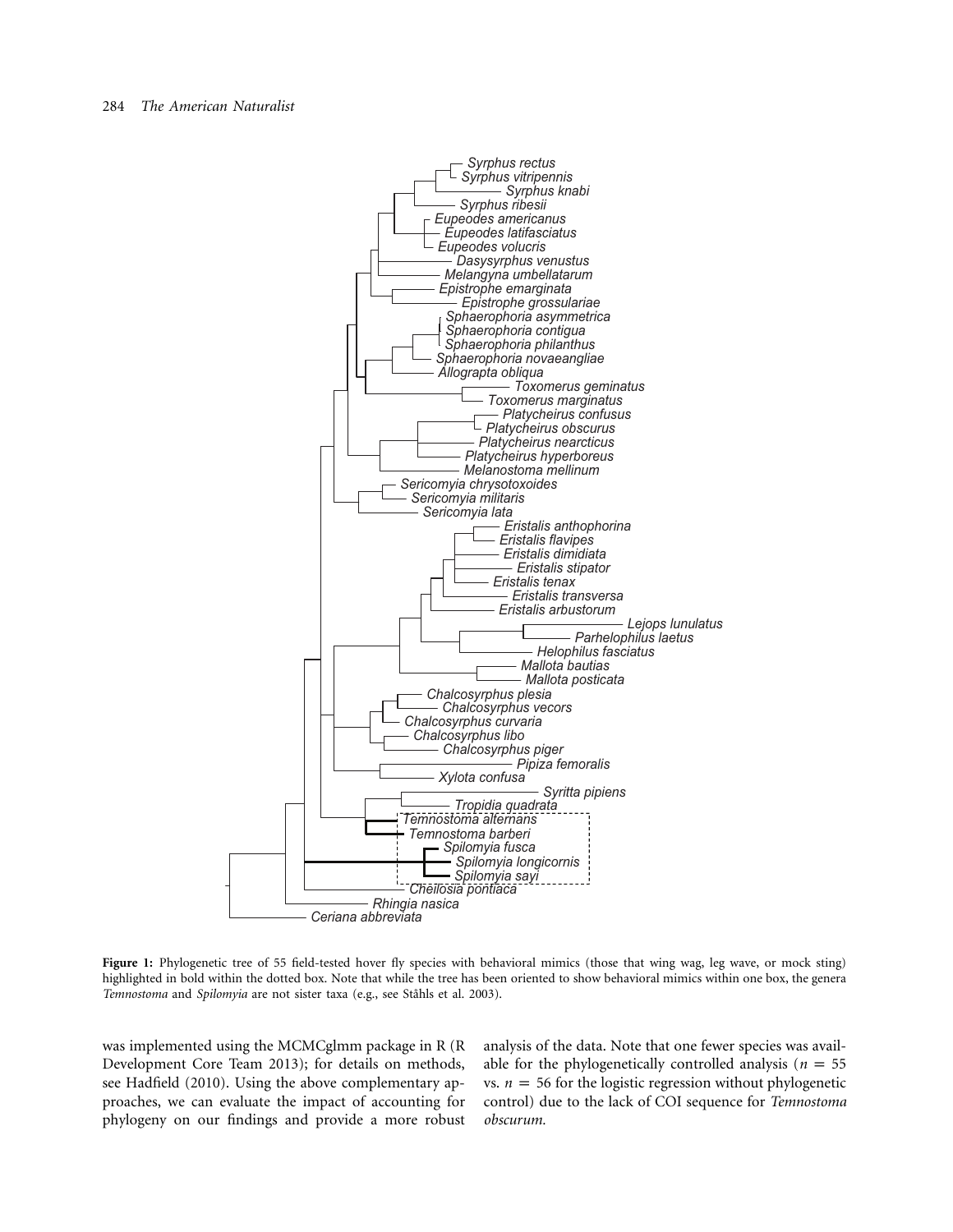| Method                           | Predictor          | Parameter estimate | P    |
|----------------------------------|--------------------|--------------------|------|
| Overall similarity:              |                    |                    |      |
| MCMCglmm $(n = 55)$              | Intercept          | $-5,379$           | .020 |
|                                  | Maximum similarity | 528                | .152 |
| Logistic regression ( $n = 56$ ) | Intercept          | $-4.830$           | .093 |
|                                  | Maximum similarity | .444               | .327 |
| Wasp similarity:                 |                    |                    |      |
| MCMCglmm $(n = 55)$              | Intercept          | $-4,778$           | .002 |
|                                  | Wasp similarity    | 570                | .019 |
| Logistic regression ( $n = 56$ ) | Intercept          | $-7.166$           | .021 |
|                                  | Wasp similarity    | .859               | .082 |
| Wasp mimics only:                |                    |                    |      |
| MCMCglmm $(n = 42)$              | Intercept          | $-4,613$           | .010 |
|                                  | Wasp similarity    | 541                | .077 |
| Logistic regression ( $n = 43$ ) | Intercept          | $-5.903$           | .075 |
|                                  | Wasp similarity    | 1.287              | .198 |

**Table 1:** Relationships between behavioral mimicry and mimetic similarity (either the greatest similarity to any hymenopteran model, or the greatest similarity to either of the two wasp models, "wasp similarity")

Note: MCMCglmm models incorporate phylogenetic autocorrelation, and logistic regression models do not. In each of the three analyses, the logistic regression without phylogenetic information incorporated one additional species, *Temnostoma obscurum*, which was assayed for behavioral mimicry and mimetic similarity but for which genetic data were not available. The removal of this species from the logistic regression to give the same set of species in both analyses does not qualitatively affect the results (maximum similarity:  $z = 1.289$ ,  $P = .198$ ; wasp similarity:  $z = 1.861$ ,  $P = .063$ ; wasp mimics only:  $z = 1.547$ ,  $P = .122$ ).

#### **Results**

We caught and assayed 359 hover fly specimens. Of those specimens, 320 individuals were identified to species, giving 57 species in total. The remaining 39 specimens for which species-level identification was not possible were from the genera *Eupeodes* ( $n = 1$  specimen), *Melangyna*  $(n = 1)$ , *Platycheirus*  $(n = 9)$ , *Sphaerophoria*  $(n = 10)$ , and *Syrphus* ( $n = 18$ ). Table A2 lists the sample sizes of each identified species tested along with details of their behavior. There was no within-species variation of behavioral mimics: if one individual did or did not engage in the behavior, then all individuals of the species did the same. Of the 57 species assayed (and 39 additional specimens of known genera), there were only six species (*Spilomyia sayi*, *Spilomyia fusca*, *Spilomyia longicornis*, *Temnostoma alternans*, *Temnostoma barberi*, and *Temnostoma obscurum*) that exhibited any evidence of behavioral mimicry, and all six of these hover fly species mimic wasps (as determined by our human ranking system). Five of the six mimetic species that engaged in behavioral mimicry exhibited all three behaviors, but *S. sayi* (13 specimens tested) did not engage in leg waving. The consistency in association between different forms of behavioral mimicry was highly significant. For example, of the 43 hover fly species ultimately classed as wasp mimics, the propensity to engage in wing wagging (6 species) was significantly

associated with the propensity to engage in mock stinging  $(G_1 = 34.754, P < .001).$ 

Intraclass correlation coefficients for ratings of similarity of 77 hover fly mimics to 5 hymenopteran models by all 44 human raters were calculated using the icc function in the irr package (Gamer et al. 2012) in R. All tests showed significant  $(P < .001)$  consistency among raters (high ratings by one coder for a given hover fly species correspond with high ratings with other) and agreement in absolute terms (Hallgren 2012) between raters (see table A3). Hover fly species differed in their mean maximum similarity according to model, with hover flies classified as bumblebee mimics rated as the highest-fidelity mimics (ANOVA  $F_{3, 73} = 5.68$ ,  $P = .0015$ , fig. A2).

A comparison of the distributions of mimetic similarity and behavioral mimicry in both informative phylogenetic trees and control trees (where all branches are the same) showed that there was significant phylogenetic autocorrelation in behavioral mimicry ( $\lambda = 1$ ,  $P = .002$ ) but not in mimetic similarity ( $\lambda$  < 0.001, *P* = 1.000). Hence, related species were more likely to share the same propensity to engage in behavioral mimicry but not necessarily similar degrees of mimetic fidelity. Logistic regression models generally showed no association between behavioral mimicry and the mimetic fidelity of species to their most similar model (table 1; fig. 2). However, since only wasp mimics exhibited the behavior, the data were reanalyzed to assess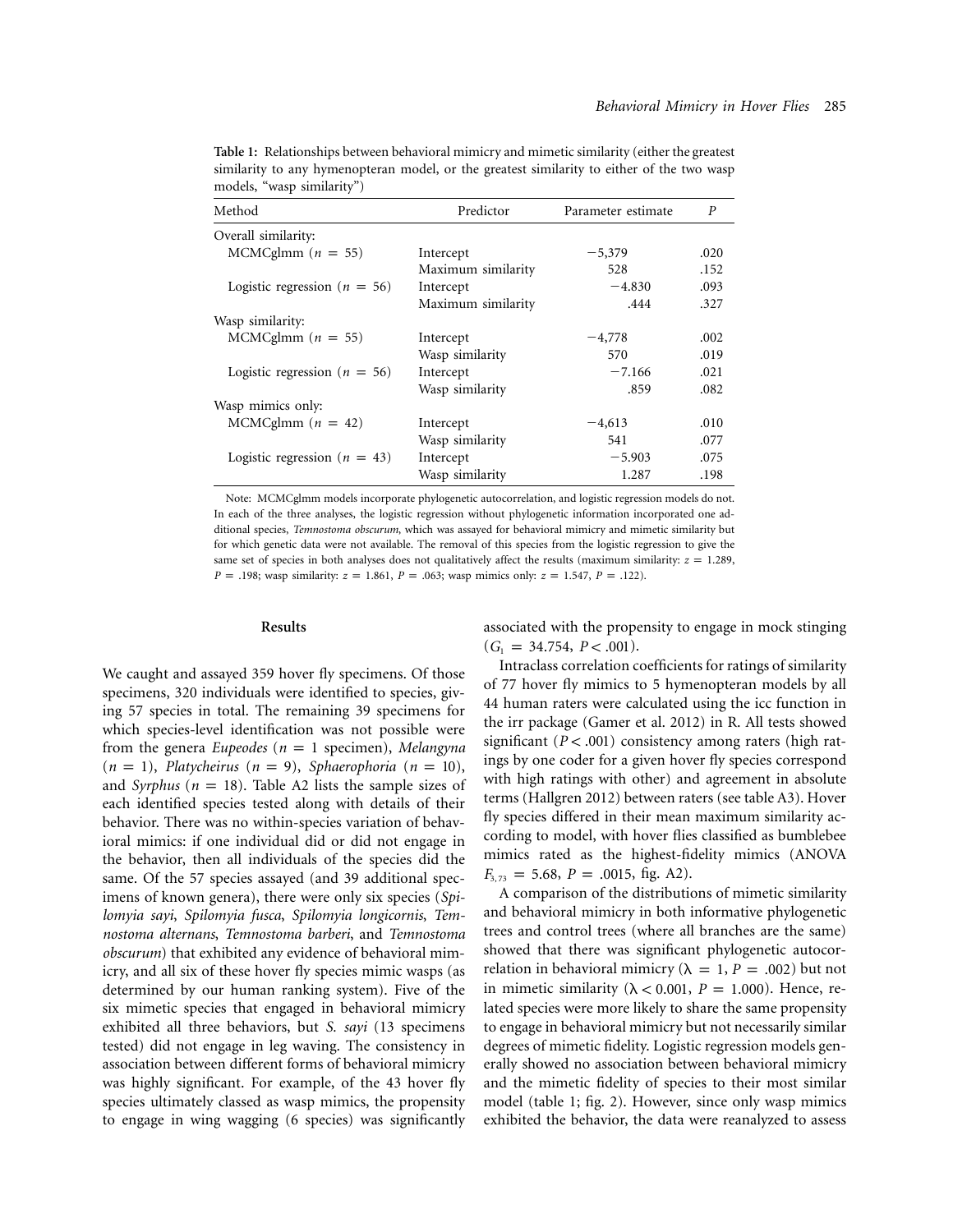

**Figure 2:** The relationship between the mean mimetic fidelity of a species to its closest model and whether or not it is a behavioral mimic. Behavioral mimics had relatively high mimetic fidelity (to wasps), but there were species with high mimetic fidelity that did not exhibit the behavior. Line shows the fit of a logistic regression model assuming phylogenetic independence.

the effects of similarity to the nearest wasp model (*Dolichovespula maculata* or *Vespula alascensis*). This second analysis was statistically significant, suggesting a greater likelihood of behavioral mimicry in species that more closely resembled wasps (table 1), particularly when accounting for phylogeny. Finally, we consider the same relationship between behavioral and morphological mimicry using only those hover flies that were rated as being most similar to wasps (either *V. alascensis* or *D. maculata*,  $n = 42$  with phylogenetic control). Here, the trend for greater likelihood of behavioral mimicry at higher levels of morphological mimicry approached significance ( $P =$ .077; table 1).

#### **Discussion**

After systematically evaluating the behavior of a wide range of field-caught hover flies and empirically evaluating their morphological similarity to a variety of hymenopteran models, we can confidently reject the hypothesis that the leg waving, wing wagging, and mock-stinging behavior of hover flies is primarily selected to compensate for poor visual mimicry. Instead we conclude that there is evidence for a positive association between mimetic fidelity and these behavioral traits, even after controlling for potential lack of independence between species due to shared phylogeny. However, the pattern was only statistically significant when evaluating the extent of similarity of hover flies to wasps. Below, we discuss reasons why the relationship

between morphological and behavioral mimicry might be clearer when considering only wasp mimicry, before going on to discuss the wider implications of the positive association.

The hover flies that were ultimately classified as bee mimics by human observers did not engage in any of the behavioral traits we assayed for (leg waving, wing wagging, mock sting). This observation is consistent with Waldbauer's (1970) earlier proposal that hover flies that mimic bees neither have, nor give the appearance of having, long antennae. Hymenopteran models clearly vary in appearance, but a simple reason for the absence of leg waving in bee mimics may be that many of the common bee models lack the long antennae of wasps, so there may be less value in portraying long antennae. In addition, many bees do not wag their wings in quite the same manner as wasps, and there is little evidence that birds find the sting of a bee a significant deterrent (Gilbert 2005). Collectively therefore, there may have been little additional selection pressure to adopt behavioral mimicry in this group of mimics, because their models do not exhibit sufficiently characteristic behaviors and/or because the behaviors themselves do not evoke aversive responses in observers.

Our work also confirms, to human eyes at least, that bee mimics are among the highest-fidelity mimics (Gilbert 2005). This close mimicry of bee mimics may well have arisen as a consequence of the models' lack of aversiveness, which requires close similarity before a reasonable high degree of protection from predators is achieved (Sherratt 2002; Gilbert 2005). However, bumblebee models and their mimics both have a hairy texture (fig. A1), and simply sharing this characteristic may go some way to rendering a close visual similarity. Whatever the reason for the close similarity, given the lack of behavioral mimicry in bee mimics and their high fidelity, it is not surprising that the relationship between behavioral and morphological mimicry is most evident when we consider wasp mimicry alone.

Here we have employed a standardized field-based assay to generate an extensive list of hover fly species that engage in three specific forms of behavioral mimicry but also those hover fly species that do not behave in this way. Our general, albeit tentative, evidence that the propensity to engage in behavioral mimicry is related to the extent of mimetic fidelity to wasps confirms earlier qualitative suggestions of both Nicholson (1927) and Waldbauer (1970), who noted that behavioral mimicry is generally found in those species in which the overall mimetic resemblance to Hymenoptera is the most highly developed. As in our study, Waldbauer (1970) reported mimicry of antennae through leg waving in just two hover fly genera, namely, *Spilomyia* (*S. hamifera*, *S. fusca*, *S. longicornis*, *S. quadri-*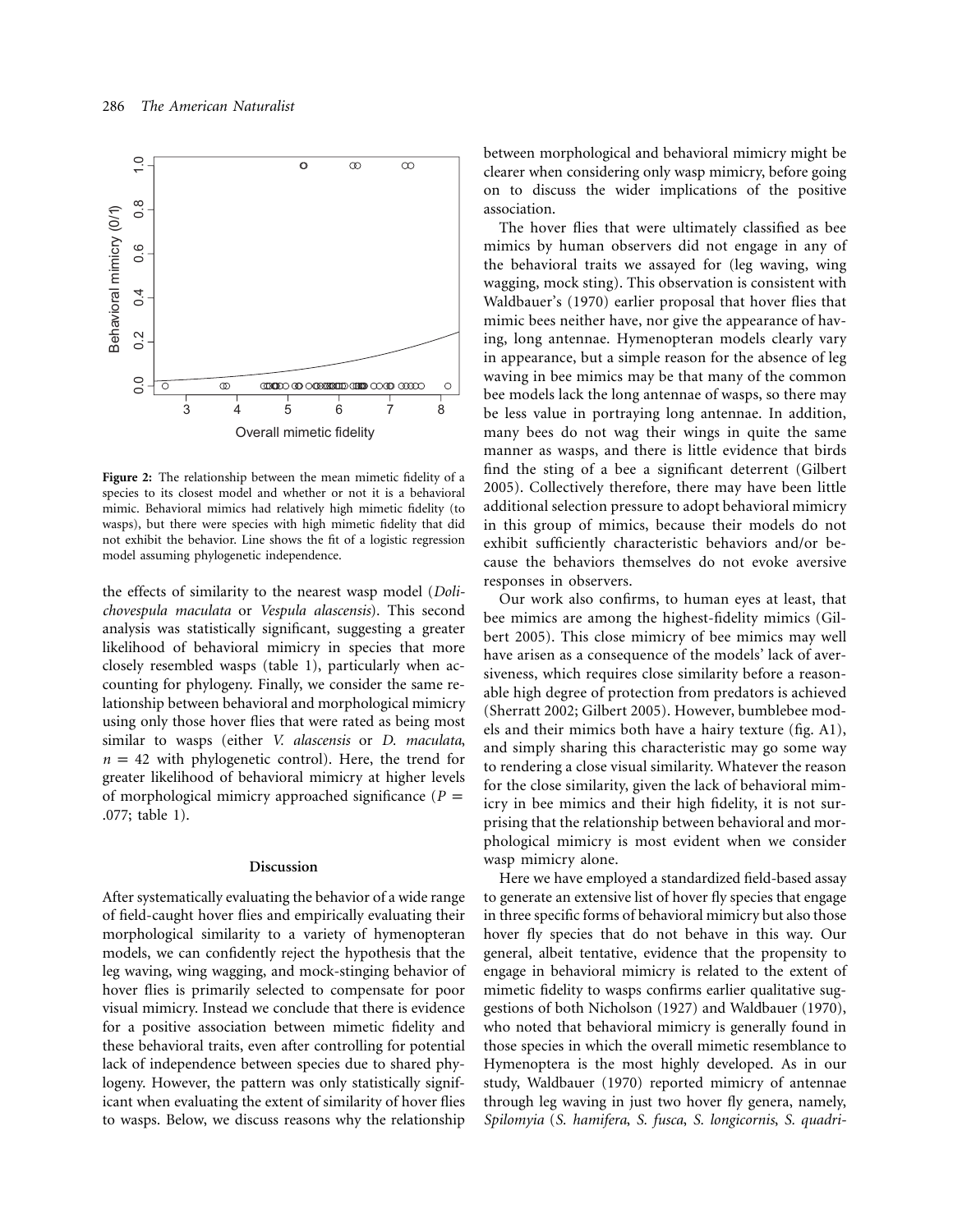

**Figure 3:** Proposed morphological adaptations to behavioral mimicry in six hover flies (Diptera: Syrphidae) exhibiting behavioral mimicry. Note in each of the lateral views that all behavioral mimics possess heavily pigmented forelegs. Dorsal view photographs are by Brent Lamborn; lateral view photographs are by CNC/BIO Photography Group, Biodiversity Institute of Ontario.

*fasciata*) and *Temnostoma* (*T. balyras*, *T. pictulum*, *T. trifasciatum*). Hover flies from the genera *Spilomyia* and *Temnostoma* are generally regarded as good mimics, and there were no examples of a behavioral mimic that received a low human mimetic fidelity ranking. To humans, therefore, behavioral mimics were always good or intermediate mimics, but not all good or intermediate mimics were behavioral mimics. For example, the hover fly *Syrphus ribesii* appears as a good mimic (fig. A1), and yet despite testing 26 field-caught individuals, none showed any form of behavioral mimicry.

Our three distinct behaviors (leg waving, wing wagging, mock stinging) were all significantly associated with one another, suggesting the evolution of an adaptive suite of behaviors as a response to selection. The one exception to this pattern was *Spilomyia sayi*, which wagged its wings and mock stung but did not leg wave. Intriguingly, *S. sayi* had longer antennae  $(0.437 \pm 0.008 \text{ cm}$  [SE]) than the other members of the genus that showed leg waving (*S. fusca*,  $0.266 \pm 0.002$  cm; *S. longicornis*,  $0.318 \pm 0.007$  cm), suggesting that the behavior may be of less value to *S. sayi* because it already has relatively large antennae. Nevertheless, the six behavioral mimics all shared a common trait in the dark pigmentation of the tibia and tarsi of the forelegs, which were a different color to the mid- and hindlegs (fig. 3). While other species in the study exhibit wide variation in the color of legs (both different legs and segments within legs), the *Spilomyia* and *Temnostoma* species were the only species of our 57 surveyed to exhibit this particular contrasting pattern. Waldbauer (1970) likewise noted that in each of the four *Spilomyia* species he investigated, the front tarsi and a part of the front tibiae were dark. Given that the antennae of models are frequently dark, it is not unreasonable to suggest that the morphology and behavior are associated. Indeed, a morphological examination might provide one of the first clues as to whether a species is likely to engage in behavioral mimicry.

Overall, we find that behavioral mimicry does not compensate for poor morphological mimicry in hover flies, but it may supplement good morphological mimicry in at least some species. One might expect mimetic behaviors to readily evolve as an additional line of defense in any mimetic species if it serves to inhibit predator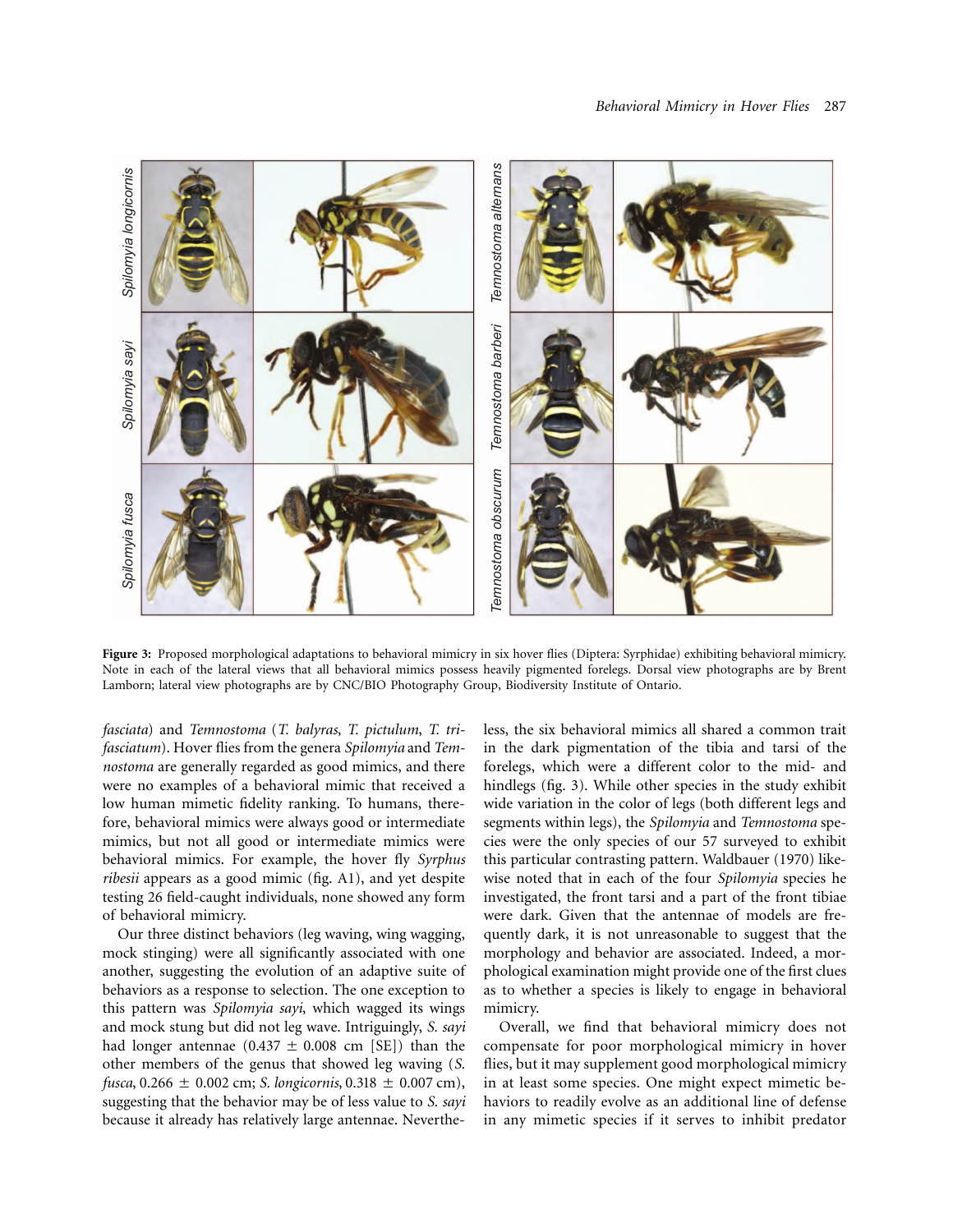attack, perhaps by further convincing predators they are unprofitable. Therefore, it is an open question as to why not all good morphological mimics have evolved such behavioral traits.

# **Acknowledgments**

We thank the Ottawa Field-Naturalists' Club for access to the Fletcher Wildlife Garden and the National Capital Commission and Queens University Biological Station for access to land. The human aspect of this research was approved by the Biological Sciences Faculty Research Ethics Committee at the University of Leeds and the Carleton University Research Ethics Committee and conducted according to the guidelines set out in the Tri-Council Policy Statement on Ethical Conduct for Research Involving Humans; subjects gave informed consent. The work was supported by grants to T.N.S. from the Natural Sciences and Engineering Research Council of Canada (NSERC) and to J.H.S. from Agriculture and Agri-Food Canada, the Canadian Centre for DNA Barcoding, and NSERC Canadian Pollination Initiative (CANPOLIN).

#### **Literature Cited**

- Bain, R. S., A. Rashed, V. J. Cowper, F. S. Gilbert, and T. N. Sherratt. 2007. The key mimetic features of hoverflies through avian eyes. Proceedings of the Royal Society B: Biological Sciences 274:1949– 1954.
- Bates, H. W. 1862. Contributions to an insect fauna of the Amazon valley. Lepidoptera: Heliconidae. Transactions of the Linnean Society of London 23:495–566.
- Bradburne, R. 1995. Water balance in phasmids and other insects. Phasmid Studies 4:43–49.
- Ceccarelli, F. S. 2008. Behavioural mimicry in *Myrmarachne* species (Araneae, Salticidae) from North Queensland, Australia. Journal of Arachnology 36:344–351.
- Chittka, L., and D. Osorio. 2007. Cognitive dimensions of predator responses to imperfect mimicry. PLoS Biol 5:e339. doi:10.1371 /journal.pbio.0050339.
- Cuthill, I. C., and A. T. D. Bennett. 1993. Mimicry and the eye of the beholder. Proceedings of the Royal Society B: Biological Sciences 253:203–204.
- Dittrich, W., F. Gilbert, P. Green, P. McGregor, and D. Grewcock. 1993. Imperfect mimicry: a pigeon's perspective. Proceedings of the Royal Society B: Biological Sciences 251:195–200.
- Edmunds, M. 2000. Why are there good and poor mimics? Biological Journal of the Linnean Society 70:459–466.
- Forbes, M. R., G. Schalk, J. G. Miller, and J. M. L. Richardson. 1997. Male-female morph interactions in the damselfly *Nehalennia irene* (Hagen). Canadian Journal of Zoology 75:253–260.
- Gamer, M., J. Lemon, I. Fellows, and P. Singh. 2012. Irr: various coefficients of interrater reliability and agreement. R package, version 0.84. [http://CRAN.R-project.org/package](http://CRAN.R-project.org/package=irr)=irr.
- Gaul, A. T. 1952. Auto mimicry: an adjunct to color mimicry. Psyche 59:82–83.
- Getty, T. 1985. Discriminability and the sigmoid functional response: how optimal foragers could stabilize model-mimic complexes. American Naturalist 125:239–256.
- Gilbert, F. 2005. The evolution of imperfect mimicry. Pages 231–288 *in* G. J. Holloway and J. Rolff, eds. Insect evolutionary ecology. CABI, Wallingford.
- Golding, Y. C., and A. R. Ennos. 2005. Biomechanics and behavioural mimicry in insects. Pages 213–229 *in* A. Herrel, T. Speck, and N. P. Rowe, eds. Ecology and biomechanics: a mechanical approach to the ecology of animals and plants. Taylor & Francis, Boca Raton, FL.
- Golding, Y. C., A. R. Ennos, and M. Edmunds. 2001. Similarity in flight behaviour between the honeybee *Apis mellifera* (Hymenoptera: Apidae) and its presumed mimic, the dronefly *Eristalis tenax* (Diptera: Syrphidae). Journal of Experimental Biology 204: 139–145.
- Green, P. R., L. Gentle, T. M. Peake, R. E. Scudamore, P. K. McGregor, F. Gilbert, and W. Dittrich. 1999. Conditioning pigeons to discriminate naturally lit insect specimens. Behavioural Processes 46: 97–102.
- Hadfield, J. D. 2010. MCMC methods for multi-response generalized linear mixed models: the MCMCglmm R package. Journal of Statistical Software 33:1–22.
- Hallgren, K. A. 2012. Computing inter-rater reliability for observational data: an overview and tutorial. Tutorials in Quantitative Methods for Psychology 8:23–34.
- Hossie, T. J., V. Hassall, C., W. Knee, and T. N. Sherratt. 2013. Species with a chemical defence, but not chemical offence, live longer. Journal of Evolutionary Biology 26:1598–1602. doi:10.1111 /jeb.12143.
- Howarth, B., M. Edmunds, and F. Gilbert. 2004. Does the abundance of hoverfly (Syrphidae) mimics depend on the numbers of their hymenopteran models? Evolution 58: 367–375.
- Johnstone, R. A. 2002. The evolution of inaccurate mimics. Nature 418:524–526.
- Kikuchi, D. W., and D. W. Pfennig. 2010. Predator cognition permits imperfect coral snake mimicry. American Naturalist 176:830–834.
- Kitamura, T., and M. Imafuku. 2010. Behavioral Batesian mimicry involving intraspecific polymorphism in the butterfly *Papilio polytes*. Zoological Science 27:217–221.
- Mengual, X., G. Ståhls, and S. Rojo. 2008. First phylogeny of predatory flower flies (Diptera, Syrphidae, Syrphinae) using mitochondrial COI and nuclear 28S rRNA genes: conflict and congruence with the concurrent tribal classification. Cladistics 24:543– 562.
- Nicholson, A. J. 1927. Presidential address: a new theory of mimicry in insects. Australian Zoologist 5:10–24.
- Pekár, S., M. Jarab, L. Fromhage, and M. E. Herberstein. 2011. Is the evolution of inaccurate mimicry a result of selection by a suite of predators? a case study using myrmecomorphic spiders. American Naturalist 178:124–134.
- Penney, H. D., C. Hassall, J. H. Skevington, K. R. Abbott, and T. N. Sherratt. 2012. A comparative analysis of the evolution of imperfect mimicry. Nature 483:461–466.
- Penney, H. D., C. Hassall, J. H. Skevington, B. Lamborn, and T. N. Sherratt. 2013. Data from: The relationship between morphological and behavioral mimicry in hover flies (Diptera: Syrphidae). Amer-